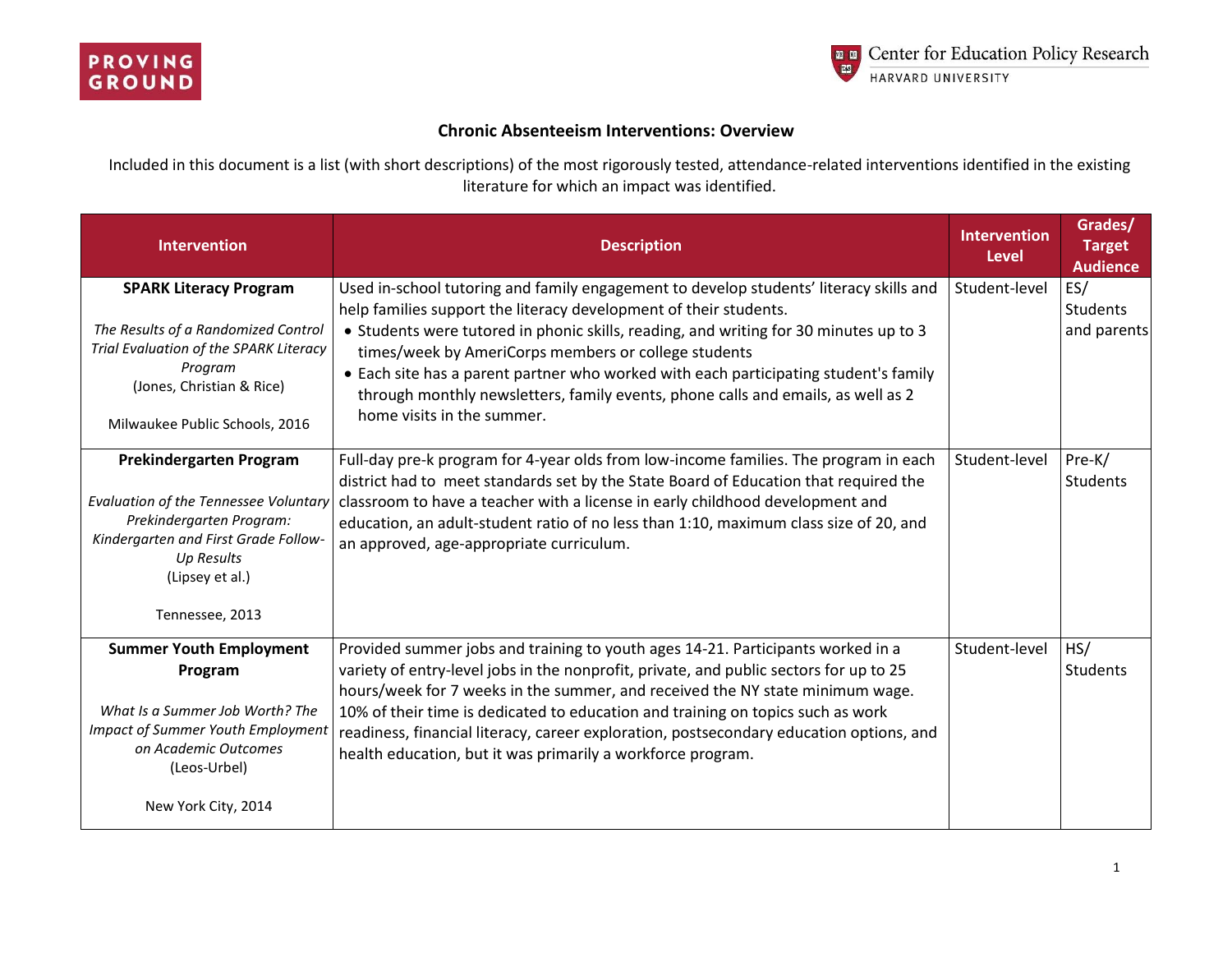

| <b>Intervention</b>                                                                                                                                                                                              | <b>Description</b>                                                                                                                                                                                                                                                                                                                                                                                                                                                                                                             | <b>Intervention</b><br><b>Level</b> | Grades/<br><b>Target</b><br><b>Audience</b> |
|------------------------------------------------------------------------------------------------------------------------------------------------------------------------------------------------------------------|--------------------------------------------------------------------------------------------------------------------------------------------------------------------------------------------------------------------------------------------------------------------------------------------------------------------------------------------------------------------------------------------------------------------------------------------------------------------------------------------------------------------------------|-------------------------------------|---------------------------------------------|
| <b>Mailers Directly to Parents</b><br>(1 of 3)<br><b>Parent Beliefs and Student Absences:</b><br>Large Absence-Reduction Field<br>Experiment<br>(Rogers & Feller)<br>Major metropolitan school district,<br>2016 | Sent 5 mailings over the course of the school year to parents with one of three types of Student-level<br>messages:<br>1. language around the importance of attendance and parental efficacy;<br>2. the same information as #1, plus the number of days the student missed; or<br>3. the same information as #2, plus a comparison of the student's attendance to a<br>typical student in their school and grade.                                                                                                              |                                     | All/<br>Parents                             |
| <b>Mailers Directly to Parents</b><br>$(2 \text{ of } 3)$<br>A Randomized Experiment Using<br>Absenteeism Information to "Nudge"<br>Attendance<br>(Rogers et al.)<br>School District of Philadelphia, 2017       | Sent a postcard to parents with one of two types of messages:<br>1. language encouraging guardians to improve their students' attendance; or<br>2. the same information as #1, plus specific information about the child's attendance<br>history from the previous school year.                                                                                                                                                                                                                                                | Student-level                       | All/<br>Parents                             |
| <b>Mailers Directly to Parents</b><br>(3 of 3)<br>Reducing Student Absenteeism in the<br><b>Early Grades by Targeting Parental</b><br><b>Beliefs</b><br>(Robinson et al.)<br>California, 2017                    | Sent 6 mailings to parents over the course of the school year with one of two types<br>messages:<br>1. language emphasizing the importance of regular school attendance in early grades<br>and the number of student's year-to-date absences (each mailing focused on how<br>attendance impacts a different academic area or skill); or<br>2. the same information as #1, plus a supplementary insert encouraging parents to<br>reach out to attendance supporters (family, friends, or others in the community or<br>school). | Student-level                       | ES/<br>Parents                              |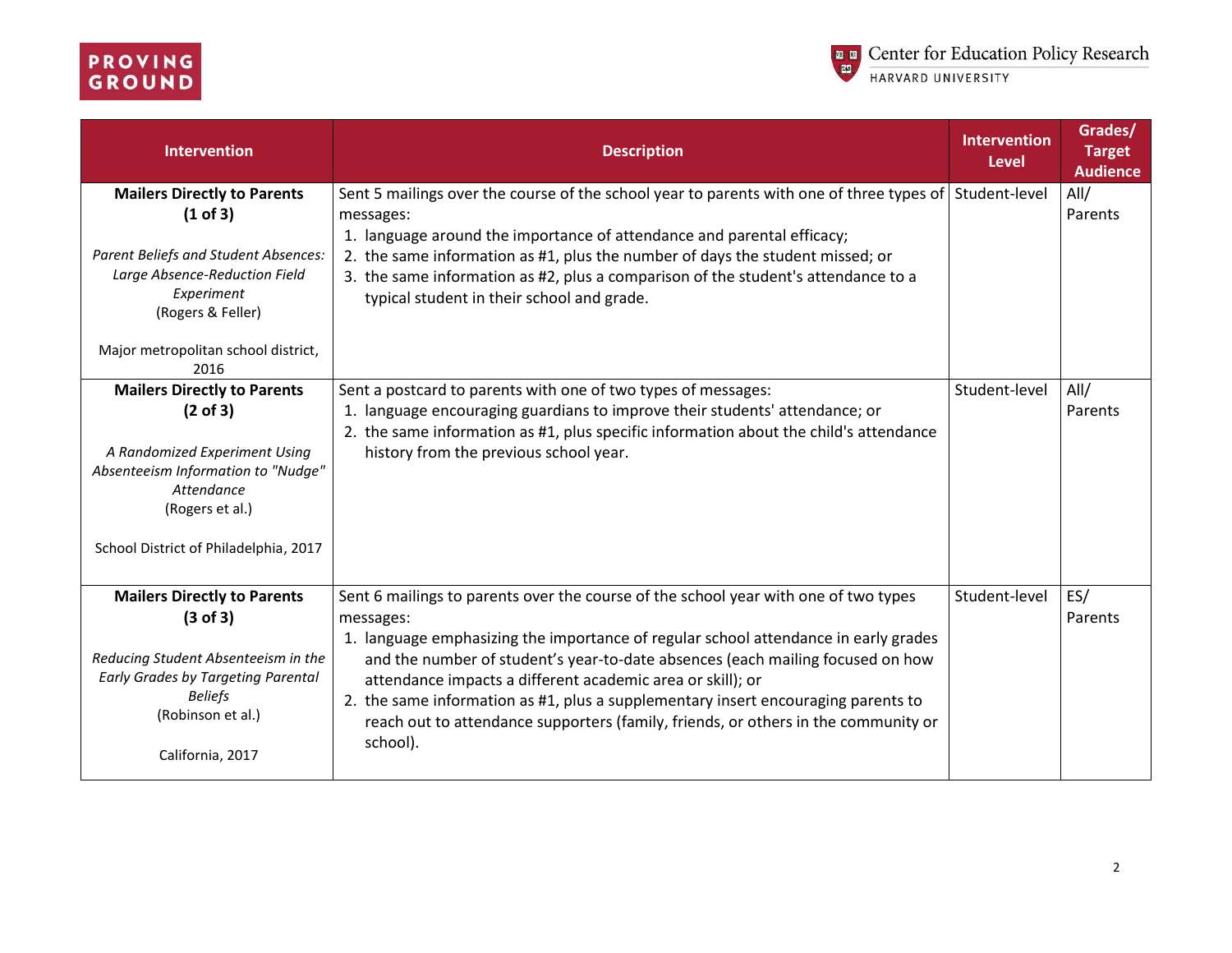

| <b>Intervention</b>                                                                                                                                                                     | <b>Description</b>                                                                                                                                                                                                                                                                                                                                                                                                                                                                                                                                                                                                                                                             | <b>Intervention</b><br><b>Level</b> | Grades/<br><b>Target</b><br><b>Audience</b> |
|-----------------------------------------------------------------------------------------------------------------------------------------------------------------------------------------|--------------------------------------------------------------------------------------------------------------------------------------------------------------------------------------------------------------------------------------------------------------------------------------------------------------------------------------------------------------------------------------------------------------------------------------------------------------------------------------------------------------------------------------------------------------------------------------------------------------------------------------------------------------------------------|-------------------------------------|---------------------------------------------|
| <b>Providing Parents Information</b>                                                                                                                                                    | Sent parents information about their child's missing assignments, including homework,                                                                                                                                                                                                                                                                                                                                                                                                                                                                                                                                                                                          | Student-level                       | MS and HS/                                  |
| <b>About Academic Progress</b>                                                                                                                                                          | classwork, projects, and missing exams. Each message contained the class and                                                                                                                                                                                                                                                                                                                                                                                                                                                                                                                                                                                                   |                                     | <b>Students</b>                             |
| Parent-Child Information Frictions and<br>Human Capital Investment:<br>Evidence from a Field Experiment                                                                                 | assignment name or exam date; sometimes included very specific detail such as<br>problem or page numbers of the missing work. All of this information came directly<br>from teacher gradebooks and was sent out several times a month. Parents also<br>received information about the student's current grades every 5-8 weeks, and                                                                                                                                                                                                                                                                                                                                            |                                     | and parents                                 |
| (Bergman)                                                                                                                                                                               | notification about upcoming final exams. Parents were surveyed about what means of                                                                                                                                                                                                                                                                                                                                                                                                                                                                                                                                                                                             |                                     |                                             |
| Los Angeles Unified School District,<br>2015                                                                                                                                            | communication they preferred (the majority selected text messages, followed by<br>email, then phone calls).<br>Note: this intervention impacted class attendance; no effect on full-day absences.                                                                                                                                                                                                                                                                                                                                                                                                                                                                              |                                     |                                             |
| <b>Text Messaging Parents</b>                                                                                                                                                           | Sent automated text message alerts to parents about their child's missed class                                                                                                                                                                                                                                                                                                                                                                                                                                                                                                                                                                                                 | Student-level                       | MS and HS/                                  |
| Leveraging Technology to Engage<br>Parents at Scale: Evidence from a<br><b>Randomized Controlled Trial</b><br>(Bergman & Chan)<br>Kanawha County Schools (West<br><b>Virgina), 2017</b> | absences, assignments, and grades. Sent 3 types of alerts:<br>1. on Mondays: the number of assignments the child was missing for each course the<br>previous week;<br>2. on Wednesdays: any class the child had missed the previous week;<br>3. last Friday of the month: if student had average below 70% in any course.<br>All messages also included a link to a parent portal with information on absences and<br>assignments. Parents were surveyed about what means of communication they<br>preferred (because 96% preferred text messages, made this a texting intervention).<br>Note: this intervention impacted class attendance; did not measure full-day absences. |                                     | Parents                                     |
| <b>Student Mentoring Program</b><br>Impact Evaluation of the<br>U.S. Department of Education's<br><b>Student Mentoring Program</b><br>(Bernstein et al.)<br>Across the US, 2009         | This federal grant program was implemented in different sites by a variety of<br>sponsoring organizations (nonprofits, community-based, school-based). Priorities of<br>the program are a focus on the academic and social needs of at-risk students. Mentors<br>could be adults or peers, and provided general guideance, served as role models,<br>and/or provided academic assistance and encouragement.                                                                                                                                                                                                                                                                    | Student-level                       | MS/<br><b>Students</b>                      |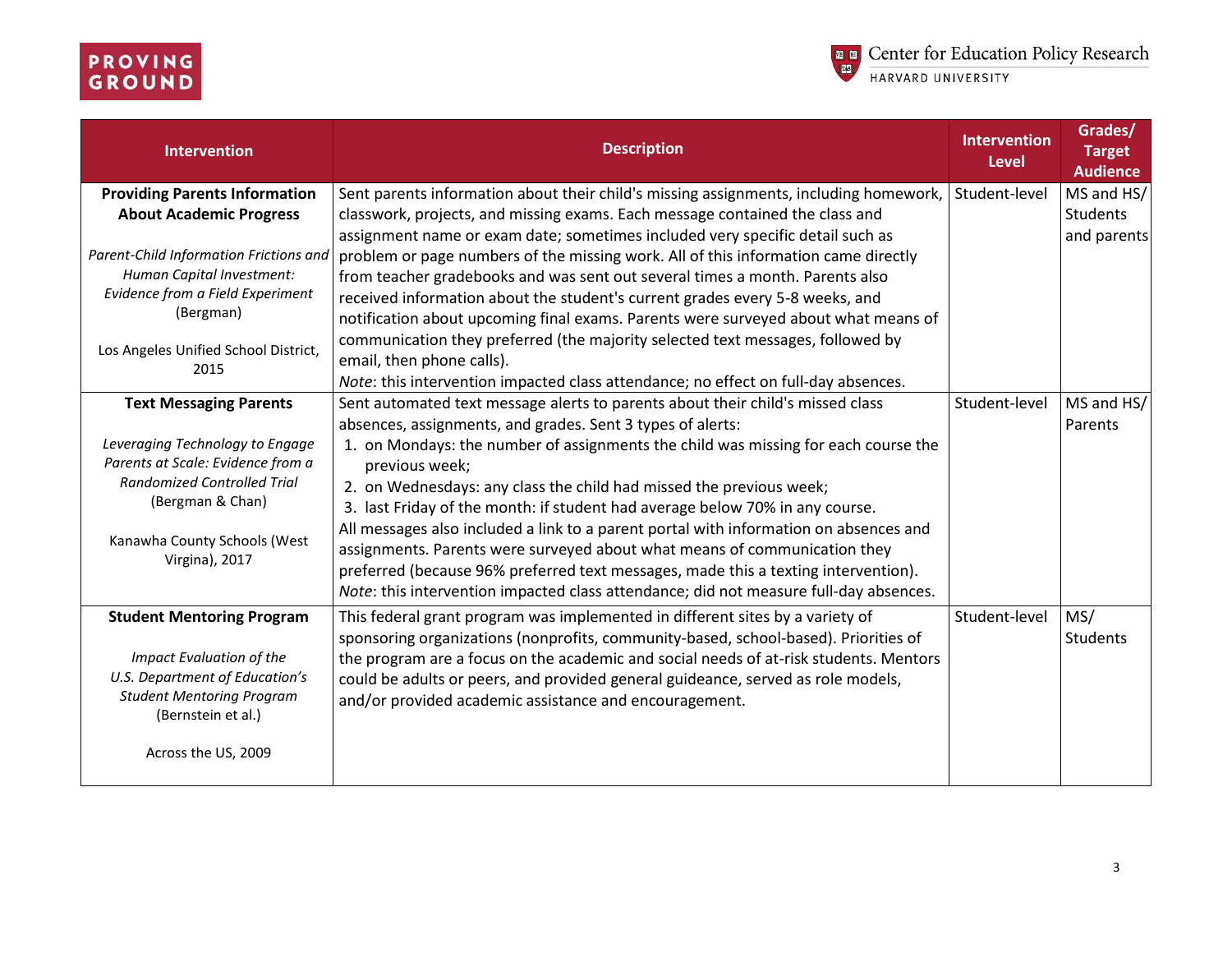

| <b>Intervention</b>                                                                                                                                                                                                  | <b>Description</b>                                                                                                                                                                                                                                                                                                                                                                                                                                                                                                                                                    | Intervention<br><b>Level</b> | Grades/<br><b>Target</b><br><b>Audience</b> |
|----------------------------------------------------------------------------------------------------------------------------------------------------------------------------------------------------------------------|-----------------------------------------------------------------------------------------------------------------------------------------------------------------------------------------------------------------------------------------------------------------------------------------------------------------------------------------------------------------------------------------------------------------------------------------------------------------------------------------------------------------------------------------------------------------------|------------------------------|---------------------------------------------|
| <b>Health Services, Teacher</b><br><b>Mentorship, and Family</b><br>Involvement<br><b>Engaging Truant Adolescents: Results</b><br>from a Multifaceted Intervention Pilot<br>(DeSocio et al.)<br>Northeast city, 2007 | Included health services, mentoring, and family involvement components:<br>• Health services: students were enrolled in a school-based health center to access<br>pediatric and psychiatric services.<br>• Mentoring: teachers served as mentors to both tutor and advocate for students<br>when issues with other faculty emerged.<br>• Family involvement: parents were updated on students' progress and participated in<br>creation of a student re-entry plan that addressed changes parents could help with<br>(such as buying alarm clocks and transportation) | Student-level                | HS/<br><b>Students</b><br>and parents       |
| <b>Sports and Moral Character</b><br><b>Education</b><br>Interventions designed to affect<br>minority male attendance and truancy<br>in a small school.<br>(Marvul)<br>Urban school, 2010                            | Involved sports, moral character classes, and outreach to parents. Students:<br>• participated in club sports teams which included in-school class time for sports 3<br>days/week and games outside of school hours, and<br>• attended a moral character class during the school day.<br>Additionally, the researcher reached out to parents before school (between 6-7:30am)<br>about student absences. All parents typically received calls from the school about<br>absences, but those were made during the school day.                                           | Student-level                | HS/<br><b>Students</b>                      |
| <b>Cognitive-Behavioral Therapy and</b><br><b>Anti-Depressants</b><br>Imipramine plus cognitive-behavioral<br>therapy in the treatment of school<br>refusal<br>(Bernstein et al.)<br>1999                            | Investigated the efficacy of 8 weeks of an anti-depressant vs. placebo in conjunction<br>with cognitive behavioral therapy (CBT) for treatment of school-refusing adolencents<br>with comorbid anxiety and major depressive disorders. The CBT consisted of weekly<br>hour-long sessions adapted from a school-refusal treatment protocol. Parents joined<br>each session for 10-15 minutes.                                                                                                                                                                          | Student-level                | HS/<br><b>Students</b>                      |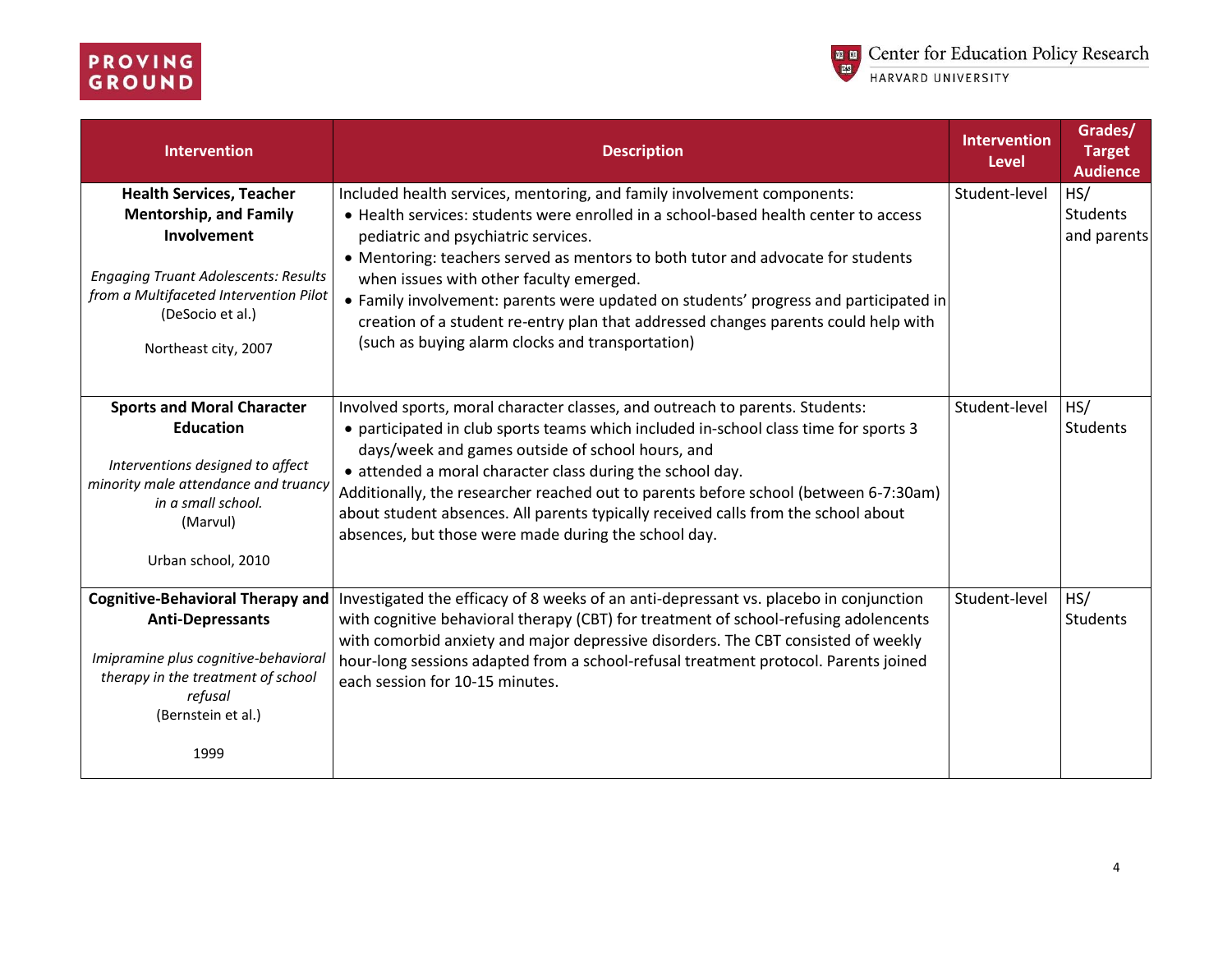

| <b>Intervention</b>                                                                                                                                                                                                                                    | <b>Description</b>                                                                                                                                                                                                                                                                                                                                                                                                                                                                                                                                                                                                                                                                                                                                                                                                                                                                                                                                                                                                                                                                                                            | <b>Intervention</b><br>Level | Grades/<br><b>Target</b><br><b>Audience</b> |
|--------------------------------------------------------------------------------------------------------------------------------------------------------------------------------------------------------------------------------------------------------|-------------------------------------------------------------------------------------------------------------------------------------------------------------------------------------------------------------------------------------------------------------------------------------------------------------------------------------------------------------------------------------------------------------------------------------------------------------------------------------------------------------------------------------------------------------------------------------------------------------------------------------------------------------------------------------------------------------------------------------------------------------------------------------------------------------------------------------------------------------------------------------------------------------------------------------------------------------------------------------------------------------------------------------------------------------------------------------------------------------------------------|------------------------------|---------------------------------------------|
| <b>Academic Match Tutoring and</b><br><b>Becoming a Man</b><br>The (surprising) efficacy of academic<br>and behavioral intervention with<br>disadvantaged youth: results from a<br>randomized experiment in Chicago.<br>(Cook et al.)<br>Chicago, 2014 | Two-prong intervention that consisted of academic Match Tutoring and non-academic<br>Becoming a Man program.<br>1. Match Education tutoring model included the following:<br>• Daily tutoring that is embedded into the school day as its own period.<br>• Consistent tutor/student pairs over the year (the tutors do not work with more<br>than 2 students during each session).<br>• Tutors receive initial training and ongoing support, and are paid \$16,000 plus<br>benefits for the academic year.<br>2. Becoming a Man included after-school and cognitive behavioral therapy (CBT)<br>components:<br>• After-school: 1-2 hour session to provide youth with more opportunities to reflect<br>on their automatic responses and decision-making. Included non-traditional sports<br>(archery, boxing, wrestling, weightlifting, handball, and martial arts) that require<br>focus, self-control, and proper channeling of aggression.<br>3. CBT: students participated in up to 27 one-hour/week group sessions of CBT during<br>the school day. Included self-analysis, discussion of cognitive models, and teaching | Student-level                | HS/<br><b>Students</b>                      |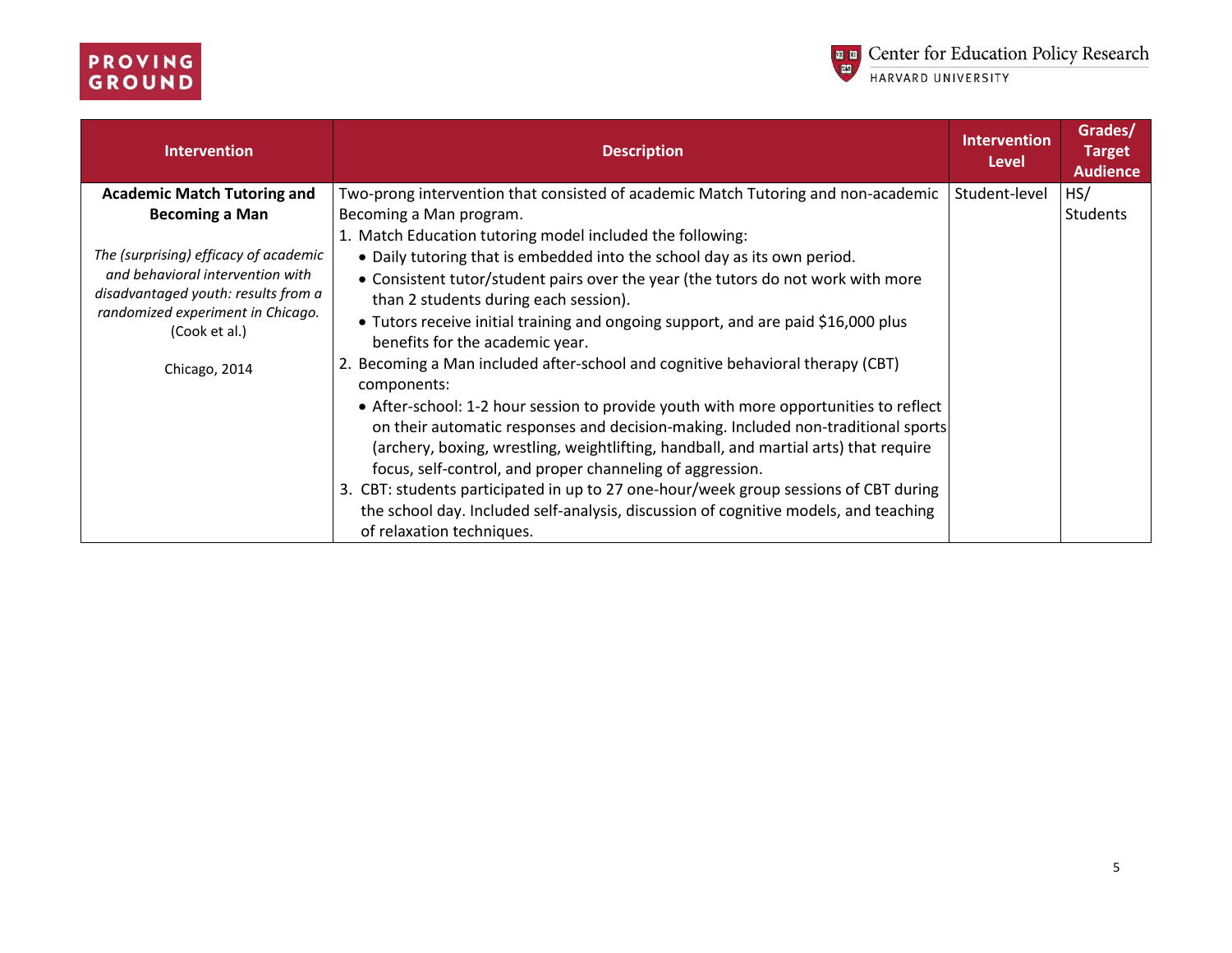

| <b>Intervention</b>                                                                                                                                                                                                                                | <b>Description</b>                                                                                                                                                                                                                                                                                                                                                                                                                                                                                                                                                                                                                                                                                                | <b>Intervention</b><br><b>Level</b> | Grades/<br><b>Target</b><br><b>Audience</b> |
|----------------------------------------------------------------------------------------------------------------------------------------------------------------------------------------------------------------------------------------------------|-------------------------------------------------------------------------------------------------------------------------------------------------------------------------------------------------------------------------------------------------------------------------------------------------------------------------------------------------------------------------------------------------------------------------------------------------------------------------------------------------------------------------------------------------------------------------------------------------------------------------------------------------------------------------------------------------------------------|-------------------------------------|---------------------------------------------|
| <b>Early Warning Intervention and</b><br><b>Monitoring System</b><br>Getting Students on Track for<br>Graduation: Impacts of the Early<br>Warning Intervention and Monitoring<br>System<br>(Faria et al.)<br>3 midwest states, 2017                | Provided schools with guidance for the early identification of and intervention with<br>students at risk of not graduating from high school on time, supported by the use of an<br>early warning data tool. The tool used indicators to flag students who are at risk based<br>on their attendance, behavior, course performance, and credit accumulation, and<br>allows schools to assign students to interventions and monitor their progress. The<br>interventions ranged depending on the needs of the students, but examples included:<br>tutoring, mentoring, peer mentoring, letter or phone call home, mental health service<br>referrals, online credit recovery, and meetings with student and parents. | School-level                        | HS/<br>Students                             |
| <b>Positive Action</b><br>(1/2)<br><b>Using Social-Emotional and Character</b><br>Development to Improve Academic<br><b>Outcomes</b><br>(Bavarian et al.)<br>Chicago Public Schools, 2013                                                          | Positive Action was a program that included classroom curriculum, schoolwide climate<br>development, and teacher and staff training at the beginning of each academic year.<br>This included:<br>• Curriculum with 20 minute lessons incorporated into the school day focused on<br>social-emotional and character development<br>School-wide activities, such as assemblies, newsletters, and a PA committee to<br>promote a positive climate.                                                                                                                                                                                                                                                                   | School-level                        | ES/<br>Students                             |
| <b>Positive Action</b><br>(2/2)<br>Impact of a Social-Emotional and<br>Character Development Program on<br>School-Level Indicators of Academic<br>Achievement, Absenteeism, and<br><b>Disciplinary Outcomes</b><br>(Snyder et al.)<br>Hawaii, 2010 | Positive Action was a program that included classroom curriculum, schoolwide climate<br>development, and teacher and staff training at the beginning of each academic year.<br>This included:<br>• Curriculum with 20 minute lessons incorporated into the school day focused on<br>social-emotional and character development<br>• School-wide activities, such as assemblies, newsletters, and a PA committee to<br>promote a positive climate.                                                                                                                                                                                                                                                                 | School-level                        | ES/<br>Students                             |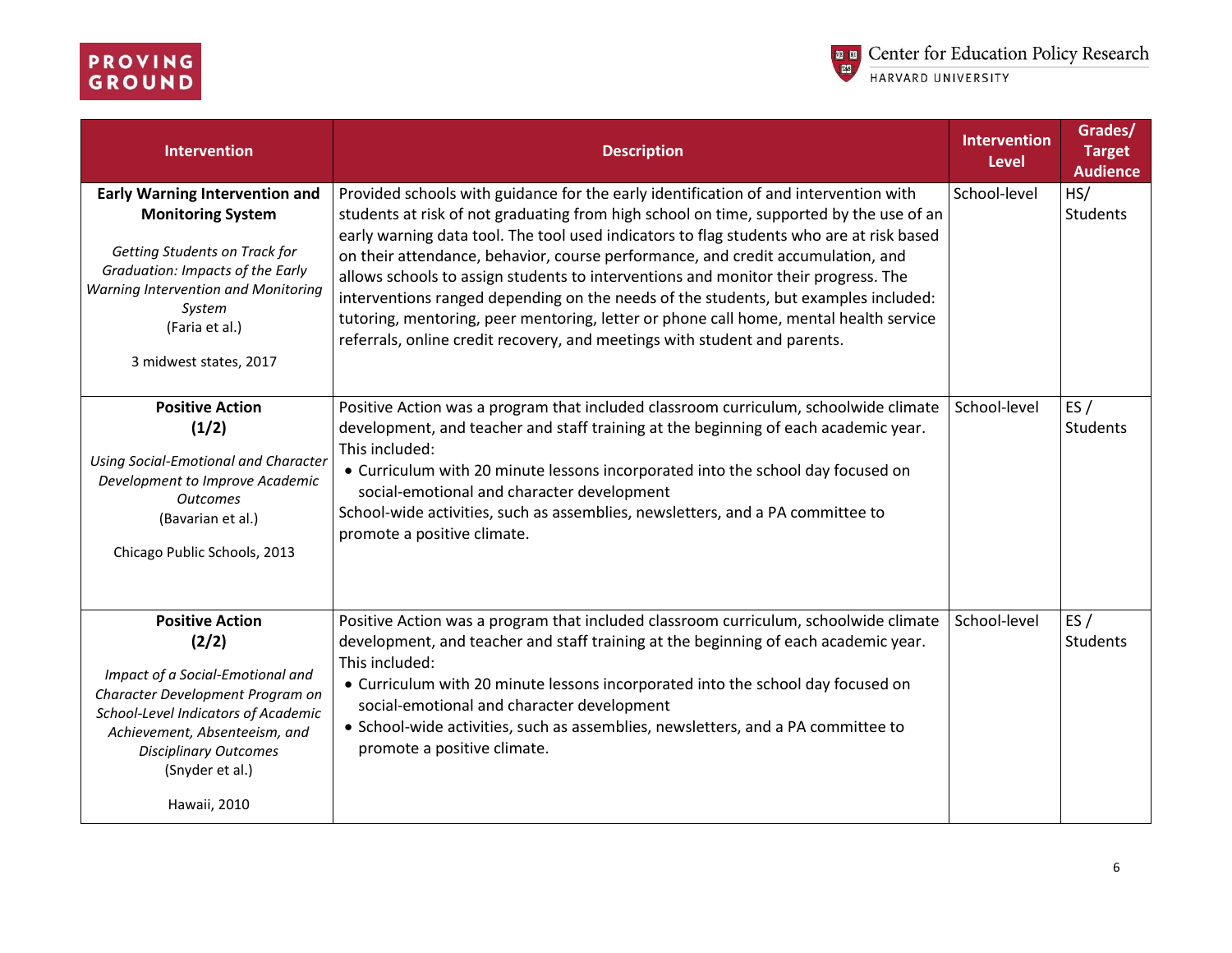

| <b>Intervention</b>                                                                                                                                                                                                                                                      | <b>Description</b>                                                                                                                                                                                                                                                                                                                                                                                                                                                                                                                                                                                                                                                                                                                                                                                 | <b>Intervention</b><br><b>Level</b> | Grades/<br><b>Target</b><br><b>Audience</b> |
|--------------------------------------------------------------------------------------------------------------------------------------------------------------------------------------------------------------------------------------------------------------------------|----------------------------------------------------------------------------------------------------------------------------------------------------------------------------------------------------------------------------------------------------------------------------------------------------------------------------------------------------------------------------------------------------------------------------------------------------------------------------------------------------------------------------------------------------------------------------------------------------------------------------------------------------------------------------------------------------------------------------------------------------------------------------------------------------|-------------------------------------|---------------------------------------------|
| <b>Early Truancy Prevention Project</b><br>A new program to prevent primary<br>school absenteeism: Results of a pilot<br>study in five schools.<br>(Cook et al.)<br>North Carolina, 2017                                                                                 | Facilitated communication between parents and teachers, and trained and equipped<br>teachers to respond to students when attendance issues emerged. This included:<br>• universal teacher home visits (all students);<br>• a smart phone with cellular plan for each teacher to support frequent<br>communication with parents (all students);<br>• gathering bi-weekly attendance data to identify emerging attendance problems (all<br>students);<br>. online Attendance Information System to track data, assess barriers to attendance,<br>and provide suggested interventions (at-risk students); and<br>• staff awareness of the available attendance resources, and coordination with<br>truancy court and other social-work programs (chronically absent students).                        | School-level                        | ES/<br><b>Students</b><br>and parents       |
| <b>School-Wide Positive Behavioral</b><br><b>Interventions and Supports</b><br>Scale-Up of Safe & Civil Schools' Model<br>for School-Wide Positive Behavioral<br><b>Interventions and Supports</b><br>(Smolkowski, Strycker & Ward)<br>Large urban school district, 2016 | Comprised of multiyear training, site visits, and coaching to assist school staff with<br>implementing school-wide behavior and support practices. Included:<br>• Materials to guide a variety of school staff (administrators, teachers, specialists,<br>paraprofessionals, bus drivers, and others) through the process of examining and<br>modifying schools' overall systems, spaces, and structures;<br>• Training a school-based leadership team to learn how to implement improvements<br>related to safety, behavior and discipline;<br>• Training to collect and analyze data from observations, discipline records, and<br>climate surveys; and<br>• Training staff to give positive feedback, actively supervise, teach expectations, and<br>enforce school-wide policies consistently. | School-level                        | ES/<br>School                               |